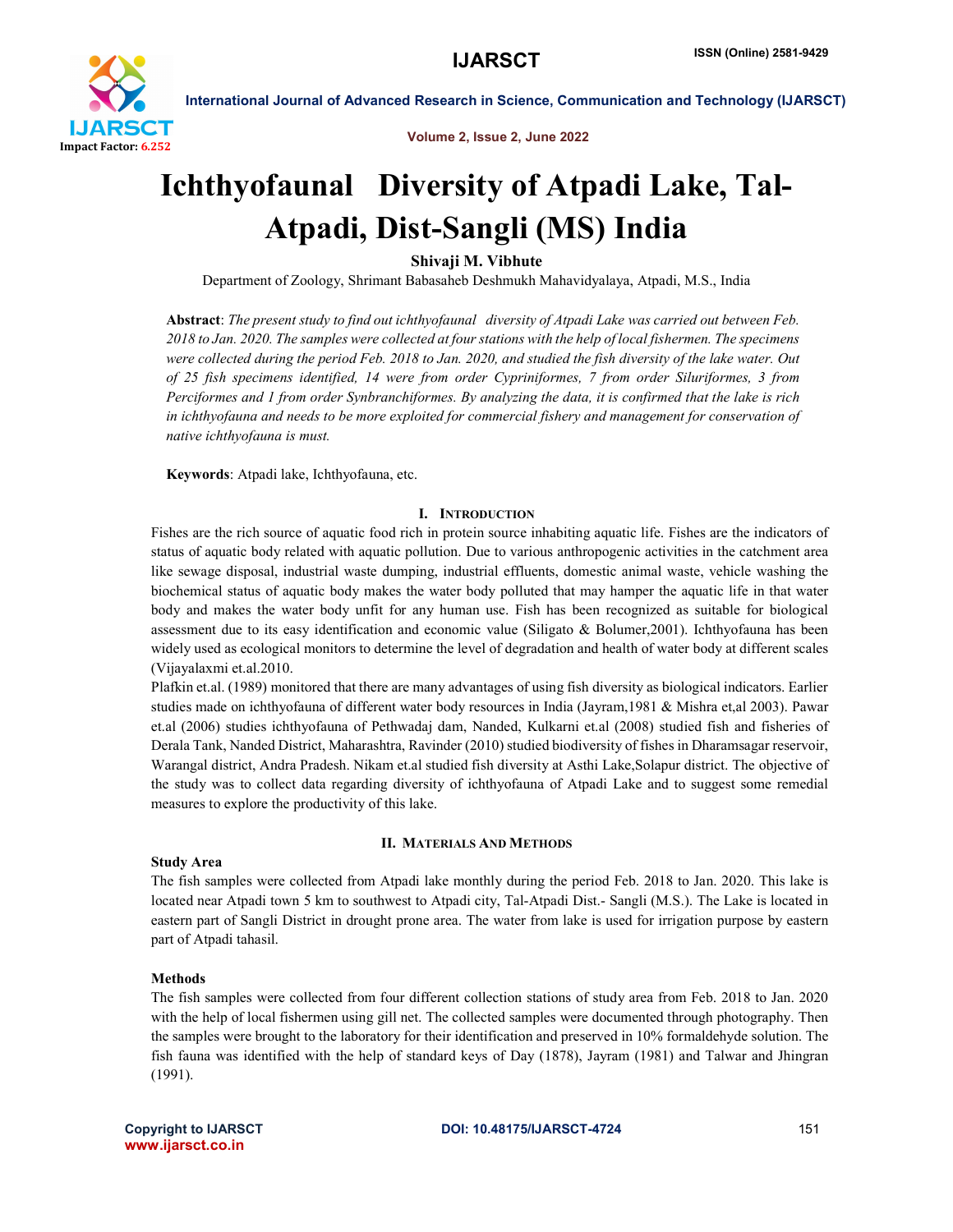

### Volume 2, Issue 2, June 2022

## III. RESULT AND DISCUSSION

Total 39900 species of vertebrate fauna is recognized worldwide of which 21723 species belongs to ichthyofauna of which 930 belongs to fresh water and remaining to marine water (Jayram 1991). Fresh water lakes, ponds and manmade farm ponds may fulfill additional food requirement of human population, create more job opportunities and will help in uplifting socioeconomic status of poor fishermen. In the present study 25 fish specimens were identified, 14 were from order Cypriniformes, 7 from order Siluriformes, 3 from Perciformes and 1 from order Synbranchiformes. Among all orders Cypriniformes were dominant comprising 14 species. These were Labeo angra, Cirrhinus mrigala, Cirrhinus fulungee, Catla catla, Lebeo calbasu, Osteobrama cotio cotio, Labeo sindensis, Puntius jerdoni, Cirrhinus reba, Puntius amphibious, Garra mullya, Garra gotyla gotyla, Salmostoma navacula belonging to cyprinidae family.

The order siluriformes were represented by 7 species these were Mystus malabarius, Rita rita, Mystus monta, Aorichthys aor, Ompok bimaculatus, Heteropneustes fossilis, Eutropiichthys murius belonging to Heteropneustidae and Schibeidae family. Order synbranchiformes was represented by Mastacembelus a. armatus belonging to Mastacembelidae family. While order perciformes was represented by Glossogobius giuris, Lactarius lactarius, Pseudambassis ranga belonging to Gobiidae, Lactariidae and Ambassidae family. In present investigation the order Cypriniformes was dominant with 14 species followed by order siluriformes with 7 species, order synbranchiformes with 1 species and order perciformes with 3 species.

| <b>ORDER</b>  | <b>FAMILY</b> | <b>SUB</b><br><b>FAMILY</b> | <b>SPECIES</b>                      |
|---------------|---------------|-----------------------------|-------------------------------------|
| Cypriniformes | Cyprinidae    | Cyprininae                  | Puntius ticto (Ham - Buch)          |
|               |               |                             | Labeo angra (Ham - Buch)            |
|               |               |                             | Cirrhinus mrigala (Ham - Buch)      |
|               |               |                             | Cirrhinus fulungee (Sykes)          |
|               |               |                             | Catla catla (Ham -Buch)             |
|               |               |                             | Lebeo calbasu (Ham-Buch)            |
|               |               |                             | Osteobrama cotio cotio (Ham - Buch) |
|               |               |                             | Labeo sindensis (Day)               |
|               |               |                             | Puntius jerdoni (Day)               |
|               |               |                             | Cirrhinus reba (Ham-Buch)           |
|               |               |                             | Puntius amphibious (Val)            |
|               |               |                             |                                     |
|               |               | Garrinae                    | Garra mullya (Sykes)                |
|               |               |                             | Garra gotyla gotyla (Gray)          |
|               |               |                             |                                     |
|               |               | Cultrinae                   | Salmostoma navacula (Valenciennes)  |
|               |               |                             |                                     |
| Siluriformes  | Bagridae      |                             | Mystus malabarius (Jerdon)          |
|               |               |                             | Rita rita (Ham-Buch)                |
|               |               |                             | Mystus montanus (Jerdon)            |
|               |               |                             | Aorichthys aor (Ham-Buch)           |
|               |               |                             |                                     |
|               | Siluridae     |                             | Ompok bimaculatus (Bloch)           |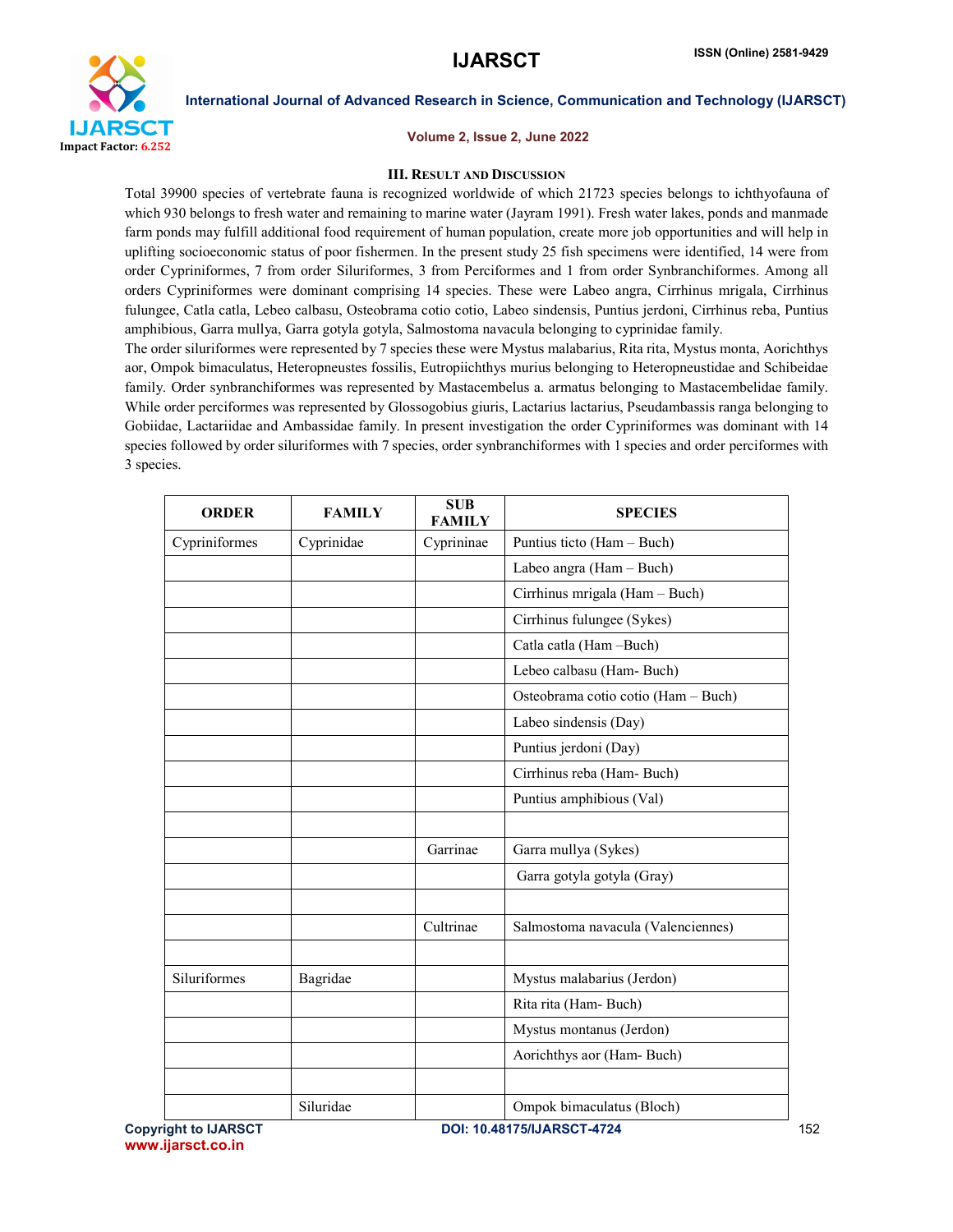

### Volume 2, Issue 2, June 2022

|                  | Heteropneustidae | Heteropneustes fossilis (Bloch)     |
|------------------|------------------|-------------------------------------|
|                  |                  |                                     |
|                  | Schilbeidae      | Eutropiichthys murius (Ham-Buch)    |
|                  |                  |                                     |
| Synbranchiformes | Mastacembelidae  | Mastacembelus a. armatus (Lacepede) |
|                  |                  |                                     |
| Perciformes      | Gobiidae         | $Glossogobius giuris (Ham-Buch)$    |
|                  |                  |                                     |
|                  | Lactariidae      | Lactarius lactarius (Schneider)     |
|                  | Ambassidae       | Pseudambassis ranga (Ham-Buch)      |

| Sr. No. | Order            | <b>Number Of Species</b> |
|---------|------------------|--------------------------|
|         | Cypriniformes    | 14                       |
|         | Siluriformes     |                          |
|         | Synbranchiformes |                          |
|         | Perciformes      |                          |



## IV. CONCLUSION

After analyzing findings of ichthyofauna recorded in Atpadi lake, it was found that this lake is rich in ichthyofaunal diversity. Fluctuations in fish community is correlated with other physico-chemical and biological parameters of this lake. Habitat degradation, anthropogenic activity, sewage disposal, etc are some of the reasons for adversely affecting the occurrence of ichthyofauna in this lake. Proper management of this lake may help to boost the fish production and conservation of habitat.

## ACKNOWLEDGEMENT

The author is thankful to Principal, Shrimant Babasaheb Deshmukh Mahavidyalaya, Atpadi for providing infrastructure and other facilities to carryout laboratory work.